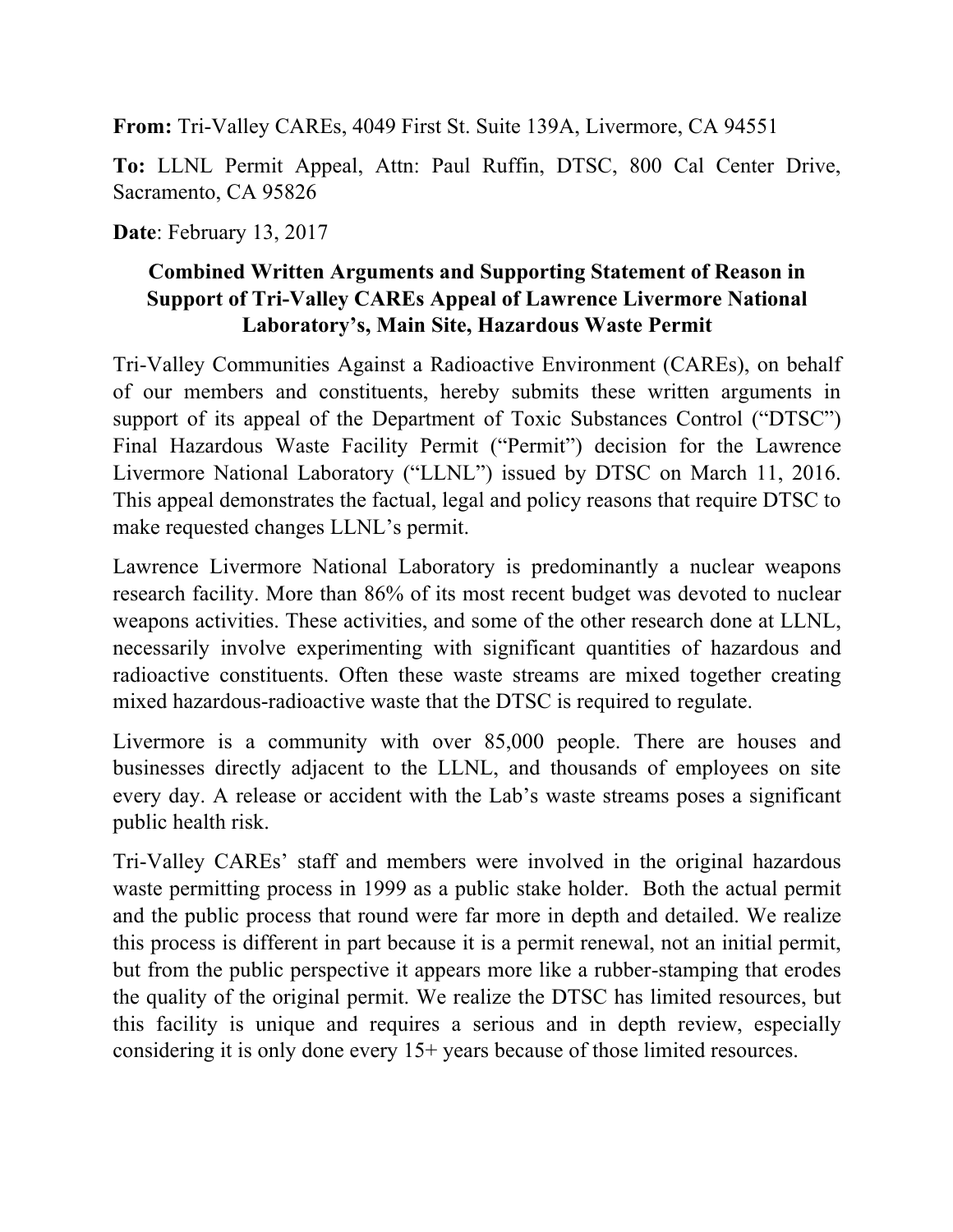The Department has determined that only 3 appeal comments filed by Petitioner meet the criteria for granting review pursuant to the California Code of Regulations, title 22, section 66271.18, subdivision (a): comments 2, 7, and 9.

This appeal will address each topic in the following order. Comment Two is inclusive of many points brought up during the public comment period pointing out ways in which "the permit application is inadequate." Comment Seven follows up on Tri-Valley CAREs concerns about "Delayed Closure." Comment Nine focuses on "permit changes."

# **I. The Permit Application is Inadequate**

The DTSC repeatedly states that it has conducted a review and the operations are safe without offering sufficient information or reasons for the statement. The permit application submitted by LLNL is inadequate, especially when compared to the previous Part B application.

The application does not provide enough information to satisfy title 22CCR 66264.601(c) which states, "prevention of any release that may have adverse effects on human health or the environment due to migration of waste constituents, hazardous constituents, or reaction products, in the air, considering: (1) the volume and physical and chemical characteristics of the waste in the unit, including its potential for the emission and dispersal of gases, aerosols, and particulates; (2) the effectiveness and reliability of systems and structures to reduce or prevent emissions of hazardous constituents to the air; (3) the operating characteristics of the unit; (4) the atmospheric, meteorologic, and topographical characteristics of the unit and the surrounding area; (5) the existing quality of the air, including other sources of pollution and contamination and their cumulative impact on the air; (6) the potential for health risks caused by human exposure to constituents of concern; and (7) the potential for damage to domestic animals, wildlife, crops, vegetation, and physical structures caused by exposure to constituents of concern."

The DTSC based its decision that LLNL does not pose a risk to public health on an old and outdated risk assessment that was conducted in 2010 using data from 2008. A new human health risk assessment using current information and protocols should be conducted. The application includes new units and operations and the risk assessment should evaluate future operations, including new units. The old risk assessment considered waste management units that have since been removed. The new risk assessment must evaluate the new operations and the effect of the removal of waste management units and air pollution control devices.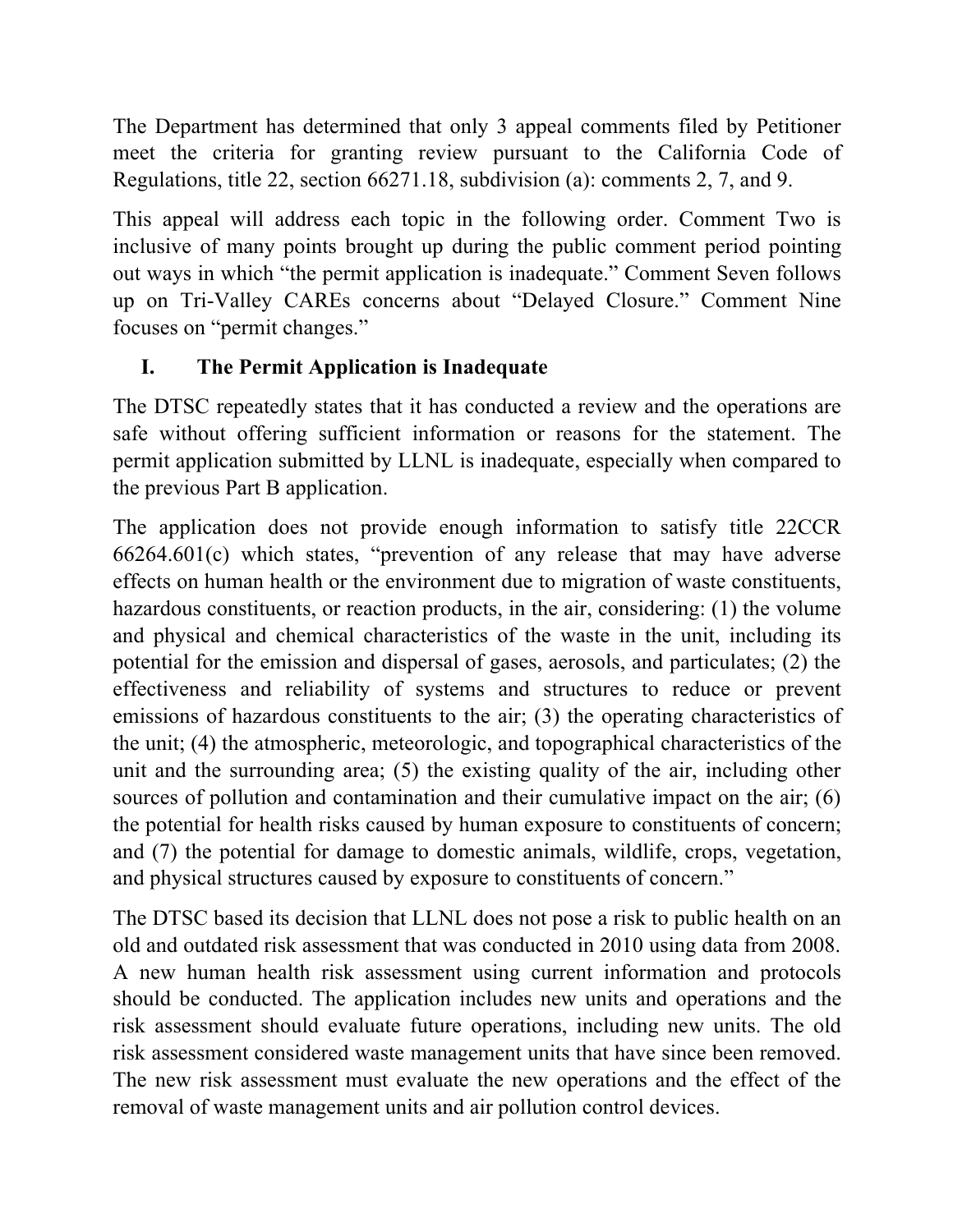Also, Vol. 2 Sec. 5 of the application indicates nine miscellaneous units. The application does not contain enough technical information for evaluation of these units. Many of these units handle radioactive and hazardous wastes, including evaporation, and washing contaminated debris with hot water, etc. According to section 5.4, waste can be heated to 140 degrees F. There is not enough information to assess the adequacy of the air pollution control devices and what kinds of emissions are affecting the workers and others in the public from these operations. The application must contain enough information to evaluate the safe operation of the facility. The current application mostly contains trivial descriptions of operations and units that make the assessment of safety and impact to human health and the environment impossible. The application must be rewritten to provide relevant information.

The human health risk assessment also does not evaluate waste management activities from transuranic radiological contaminated hazardous waste, commonly known as Transuranic (TRU) Mixed waste from nuclear weapons work.

Additionally, LLNL has included a list of waste codes in the Part A that is so broad that it would enable LLNL to treat virtually any kind of waste. Further, the air pollution control system has changed since the risk assessment was written. This means that another two very important aspects of the risk assessment have changed and the risk assessment that the DTSC is relying upon is invalid. The DTSC must demand a new risk assessment that is performed based upon up-to-date protocols that would also consider the hazards of the waste streams that the agency is authorizing and the current air pollution control system. Further, LLNL and DTSC practically nullified any limitation on what kind of waste can be treated in any of the units by inducing comment 47 and the response. Also LLNL has not performed an ecological risk assessment."

Our concerns stretch to all waste units on site at LLNL. As stated in our comments, Tri-Valley CAREs was able to tour the DWTF on June 2, 2015. We did not tour other waste units. Our tour brought up several specific concerns that were outlined in our comments on the Draft that should be reviewed on appeal.

"**The Wastewater Filtration Unit, aka the Dorr Oliver Unit.** This machine, which has been at the lab since 1962, or 53 years, was acknowledged to "occasionally" leak. It is known to have been subject to leaks 20 years ago. There are several exposed areas where the contaminated water passes that are simply covered in plastic during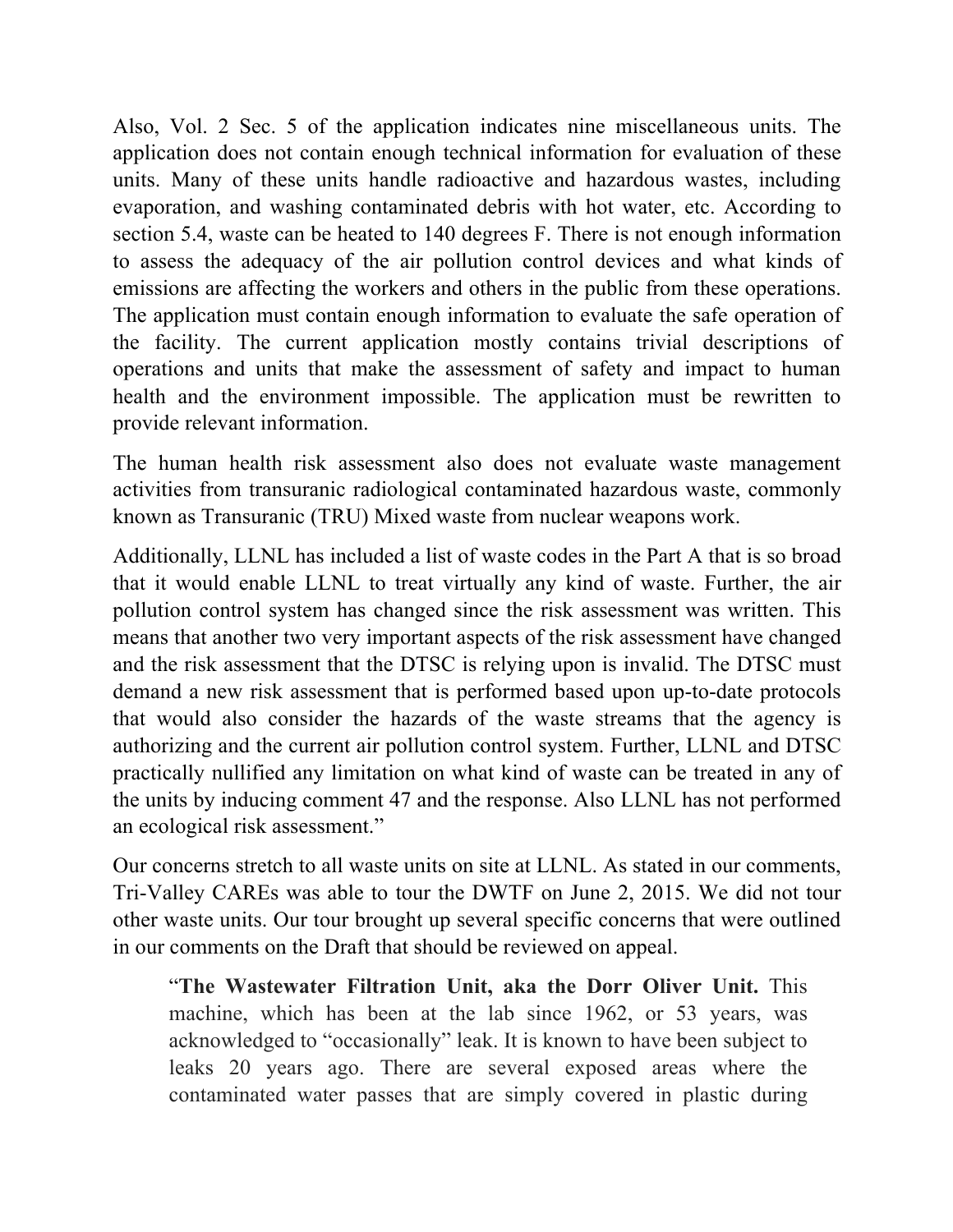operations. This unit, which is part of the permit, poses various pathways by which contaminated water and vapor can be released. It is now a skid mounted portable unit and bare floor lies beneath it. We encourage DTSC to require some sort of catchment below this unit and require other modifications to prevent escape of contaminated water and vapor from this unit. In the alternative, the DTSC could require the unit's replacement with more advanced technology that has enhanced worker safety controls.

**Cal Fran Evaporator modules.** One of the two modules was broken and largely disassembled. We want to make sure the DTSC is aware of the units' problems and ensures that it is sufficiently repaired prior to reuse. Also we were told that the ISA evaporator is new and will be newly permitted under this renewal, but that is not explicit in the permit. It is not explicitly listed as a newly permitted unit.

**Internal Inspection Process.** According to the Permit, the RHWM personnel conduct inspections of the waste management areas. However when we spoke to RHWM personnel they informed us that they only inspect the "real property" i.e. the non-attached items in the facility, like the various permitted units. They described their relationship to the lab as landlord-tenant. The lab/landlord has facilities maintenance teams inspect the DWTF's piping that connect the many treatment units (which includes hundreds of yards of pipes that move contaminated liquid and vapors) venting, roof, plumbing, etc. However, the facilities maintenance inspection schedule of the DWTF is not included in the permit's "General Inspection Schedule"<sup>1</sup> which indicates that the DTSC is not aware of the Facilities Maintenance Inspection schedule or the general thoroughness of their preventative maintenance inspection regime."

Section 66270.23(c) requires LLNL supply additional information…" It states that "owners and operators of facilities that transfer, treat, store, or dispose of hazardous waste in miscellaneous units shall provide the following additional information:… (c) information on the potential pathways of exposure of humans or environmental receptors to waste constituents, hazardous constituents and reaction

 

<sup>&</sup>lt;sup>1</sup> U.S. Dep't of Energy Nat'l Nuclear Sec. Admin., Lawrence Livermore National Laboratory, No. LLNL-MI-420944-Rev-9, RCRA Part B Permit Application, Volume 3, Attachment 2 (2014).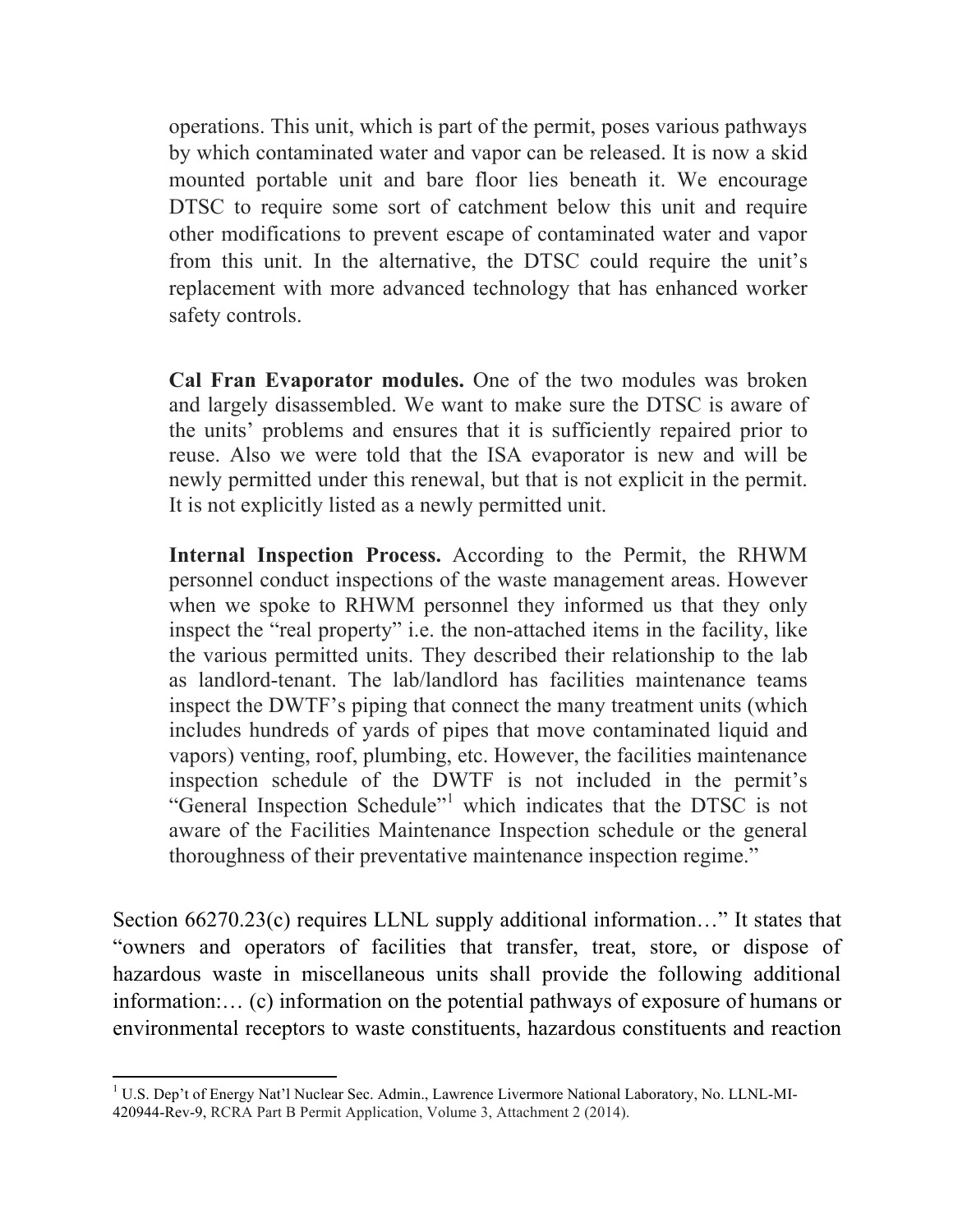products, and on the potential magnitude and nature of such exposures;" The DTSC response was that the information has been provided in Volume 1 and 2. The information provided in those volumes is so general and brief that it does not meet the requirement stated above.

The current application is far less detailed than the previous one, and is less detailed than the law requires. The comment cites examples of areas in the application that in effect say that we comply with the regulations without any implementing procedures or descriptions. This approach may be acceptable in a permit by rule situation, but not for a full permit. The application needs to be revised to include required detail. Commenter's presented examples of deficiencies in the application to show that a good scientific and engineering review of the application has not been performed. In response, the agency points to inadequate sections of the application and provides explanations that should be in the permit application. For example, comments asserted that insufficient information has been provided for a new unit for macroencapsulation to evaluate the process for protecting human health and the environment. The Responses to comments provide additional information, but not in the format or detail that should be in the final permit application. Additionally, the Waste Analysis Plan includes general statements about approved sampling devices, obtaining representative samples, and annual waste stream verification without providing detailed descriptions and implementing procedures.

There are other instances in the application where the information is inadequate and it is the DTSC's responsibility to make sure that the application is complete. In the section about the contingency plan reporting the response states, "LLNL will notify DTSC in case of fire, explosion and/or release of hazardous waste or hazardous waste constituents which could threaten human health or the environment." LLNL has a history of accidents that were not reported. Who decides that a release "could threaten human health or the environment"? How is the decision made? DTSC would never know if someone at LLNL decides that a release could not threaten human health and the environment.

It is not enough to mention, "Approved sampling devices are used following EPA or ASTM guidance to collect a representative sample . . ." These statements are meaningless without specific citations of guidance and detailed procedures for implementing the guidance. The facility must have detailed processes and procedures to implement the EPA and ASTM guidance method. The Waste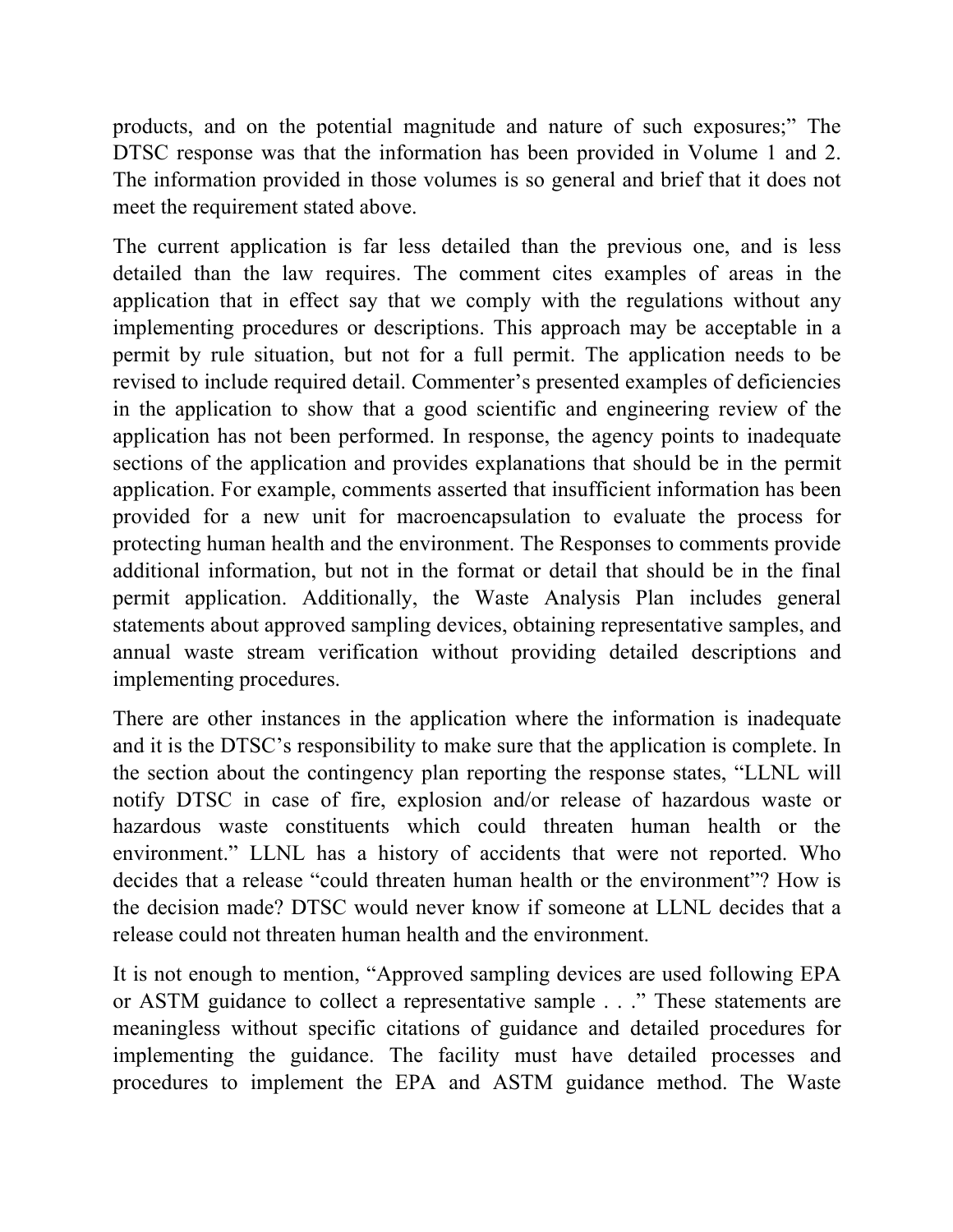Analysis Plan is full of statements such as "when sampling homogenous solids, a representative sample is collected for analysis. Like liquid sample . . ." Again, this is meaningless without being accompanied by implementing procedures. The Waste Analysis Plan, Sec. 4 states, "Existing waste streams are verified annually." What is the process for this verification and what does it entail? Vol. 3 Sec. 5.2 includes a process that is not explained in the miscellaneous treatment unit section in Vol. 2. The application should be complete, easy-to-follow and include all of the information in appropriate sections. This new unit and a process are added to the application in an inappropriate manner. The section does not provide enough information for evaluation of the process for protecting human health and the environment. What is a specially lined container? How are the liner and lid liners sealed? Is the container heated and/or cooled? How is the container heated or cooled? What is "low temperature"? Vol. 3 Sec. 6 states, "Pursuant to 22 CCR §66264.13(c), occasionally LLNL receives offsite waste (e.g. from Site 300)." This section of Title 22 CCR is for off-site facilities. We would note, too, that e.g. is not the same as i.e.

The section also states, "For off-site facilities, the waste analysis plan required in subsection (b) of this section shall also specify the procedures which will be used to inspect and . . ." Has LLNL become and "off-site" facility? LLNL had been specifically allowed to receive waste from Site 300 only. The application clearly states that LLNL is going to be an off-site facility and it can receive wastes from anywhere, though again the responses to comments assert that other parts of the application limit outside wastes to Site 300 only. The application is vague and public stakeholders are still concerned that it does not adequately prevent future scenarios in which wastes care allowed from other sites. This change coupled with lack of specific information about the waste management processes will allow LLNL to receive waste and treat waste from anywhere, including dangerous wastes from other DOE facilities, and then claim it is covered by this permit.

## **II. Delayed Closure**

Despite a long response on the issue, the DTSC has still not demonstrated that the closures occurred based on a detailed plan that was reviewed by DTSC. How have the DTSC and LLNL demonstrated that closing the units will not shut down or seriously disrupt the facility operations? Will all closures require a new closure plan at the time of closure? The response admits that if sampling activities are performed adjacent to active units the risk of hazardous waste being released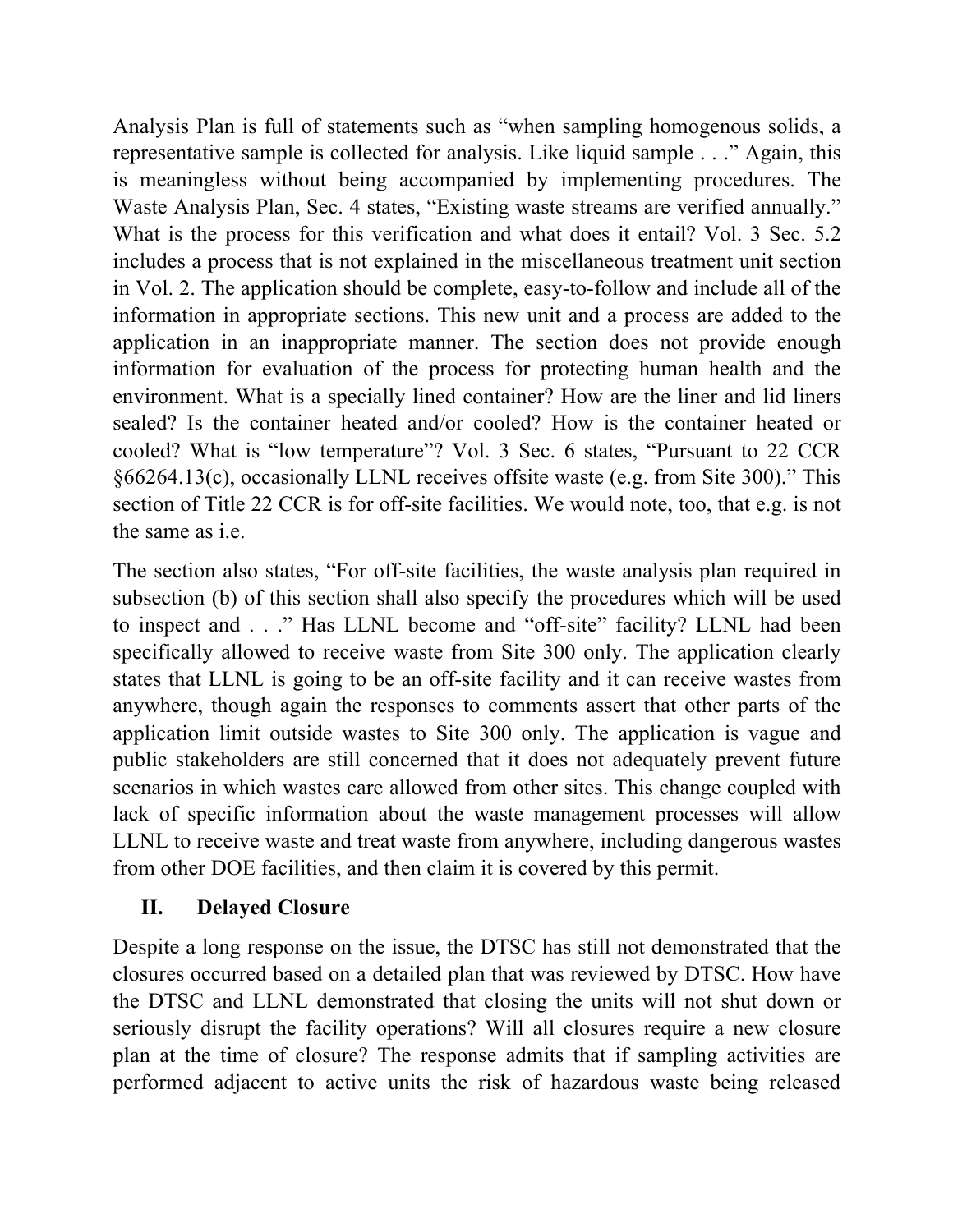increases due to human error or… But does not show any analysis has been made regarding these risks or how to mitigate them. Instead the DTSC relies on an unverified assertion that "Closure of units within units are performed regularly without incidents" and that "These processes are understood and performed routinely" to apparently forego any additional analysis. Further DTSC's reasoning, "if historical information is not kept" for not performing closure is nonsense. The DTSC must ensure that units are closed in an environmentally sound manner that protects human health. Closure must be conducted based on a written plan that has been reviewed and approved by the DTSC and include provisions for partial or final closure, consider future operations, spills, etc., and include a sampling and analysis plan. We request that DTSC provide the plans as part of the permit.

### **III. Permit Changes**

As discussed above, LLNL has changed many aspects of its operations, including adding practically all EPA and California waste codes by simply adding a footnote and making changes to operations of some of the units. The DTSC has concurred by simply stating that all proposed changes have been reviewed. The DTSC must consider the environmental effects of adding new waste constituents to the units. The processes of units are different and so are their control devices. Major changes such as these deserve to be evaluation in a much more rigorous manner than being added to a permit by a cryptic response to comments. The public has not had enough time to study the impact of these changes. The permit application must be revised before these changes are allowed." Response: DTSC's response to comments indicate that DTSC will change permit condition III.1. to incorporate the Part A and Part B permit application (Operation Plan) revisions requested by LLNL. That was not done. The final permit identifies the revised July 2015 Operation Plan only on the final permit cover/signature page. Major changes such as these deserve to be evaluated in a much more rigorous manner than being added to a permit by a cryptic response to comments. In association with Table 3, added back in the footnote regarding the varied waste streams as follows: "Due to the nature of research and development activities at Lawrence Livermore National Laboratory, there are a large number of waste streams generated with varying hazardous constituents. Therefore, the form codes, EPA hazardous waste numbers, and California waste codes shown are the codes typically found within the management unit, though others may be present, including U and P codes. These codes shown are meant to provide insight for the management unit, and are not a description of a single waste stream." This footnote statement is not found in the